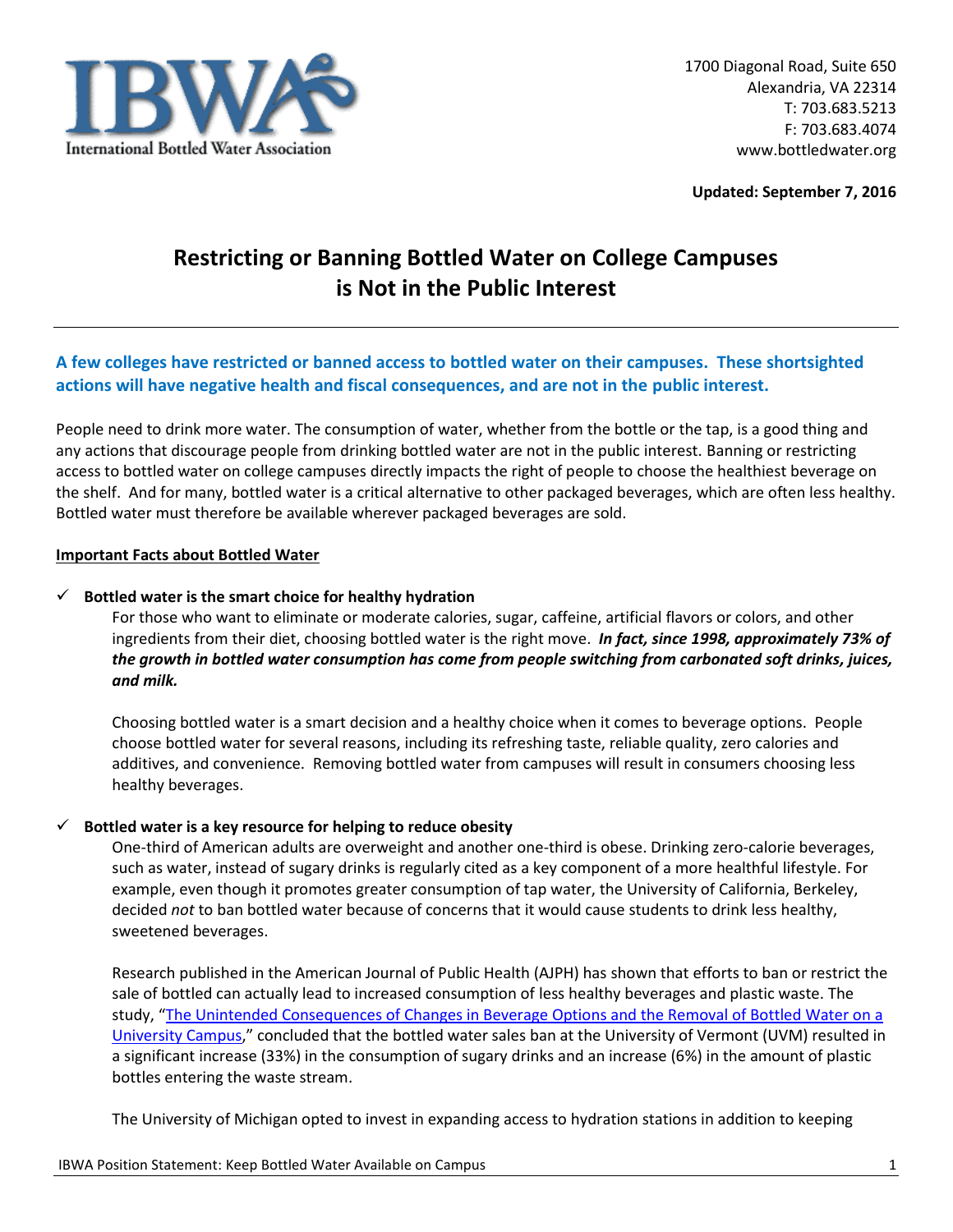bottled water available on its campus. "We're not considering a ban," said Andy Berki, manager of campus sustainability. "We're just working hard on increasing the infrastructure so that people can make a choice."

#### **Bottled water is the best hydration source when either tap water or consumer health is compromised**

The bottled water industry supports a strong public water system. However, the water from public water systems is often compromised after emergency situations or natural disasters (e.g., hurricanes, floods, tornados, fires, or boil alerts). During these times, bottled water is a necessary and reliable option to deliver clean, safe drinking water.

Certain students, faculty members, and staff on college campuses may require reliable access to bottled water due to medical issues, such as compromised immune systems, allergies, cancer, or other significant health conditions. In fact, the U.S. Centers for Disease Control and Prevention recommends that individuals with compromised immune systems drink bottled water.

#### **Bottled water's environmental footprint is the lowest of all packaged beverages**

Banning bottled water from campuses will just shift consumption to other beverage products whose containers are made of the same material as bottled water. It will not, therefore, reduce the amount of plastic bottles in the waste stream.

Between 2000 and 2014, the average weight of a 16.9-ounce PET plastic bottle has declined 51%, saving 6.2 billion pounds of PET resin since 2000. In fact, many bottled water companies are already using up to 50% recycled material in their plastic bottles. Carbonated soft drinks are less able to significantly reduce the amount of plastic in their containers because the thinner plastic isn't able to contain the drink's carbonation.

## *All bottled water containers are 100% recyclable, and PET plastic bottled water containers are the single most recycled item in nationwide curbside collection programs.* At 37%, the recycling rate for single-serve PET plastic bottled water containers has more than doubled in the past 10 years, and PET plastic bottled water containers are the most frequently recycled PET beverage container in curbside recycling programs. PET plastic bottled water containers, measured in tons of landfill space, make up just 3.3% of all beverage containers that end up in landfills. Waste percentage numbers are much higher for the glass (66.7%), aluminum (7.9%), and plastic soda bottles (13.3%) that end up in landfills. And, while the bottled water industry supports strong campus and community recycling initiatives, a continued focus on increased recycling is critical.

## $\checkmark$  Bottled water is comprehensively regulated and consistently reliable

Bottled water is comprehensively regulated by the United States Food and Drug Administration (FDA) as a packaged food product and it provides a consistently safe and reliable source of drinking water. By federal law, the FDA regulations governing the safety and quality of bottled water are as stringent as the EPA regulations that govern tap water. In some cases, the bottled water regulations are more stringent. And, in some very important cases like lead, bottled water regulations are substantially more stringent.

All bottled water products - whether from groundwater or public water sources - are produced utilizing a multibarrier approach. From source to finished product, a multi-barrier approach helps prevent possible harmful contamination to the finished product as well as storage, production, and transportation equipment. Measures in a multi-barrier approach may include one or more of the following: reverse osmosis, distillation, microfiltration, carbon filtration, ozonation, and ultraviolet (UV) light.

As a result of comprehensive government regulation and the effective multi-barrier production system, bottled water provides a safe, consistent source of clean drinking water. There is, however, an inherent variability in public water system quality due to its method of delivery (i.e., through a piped distribution system and not in a sealed container).